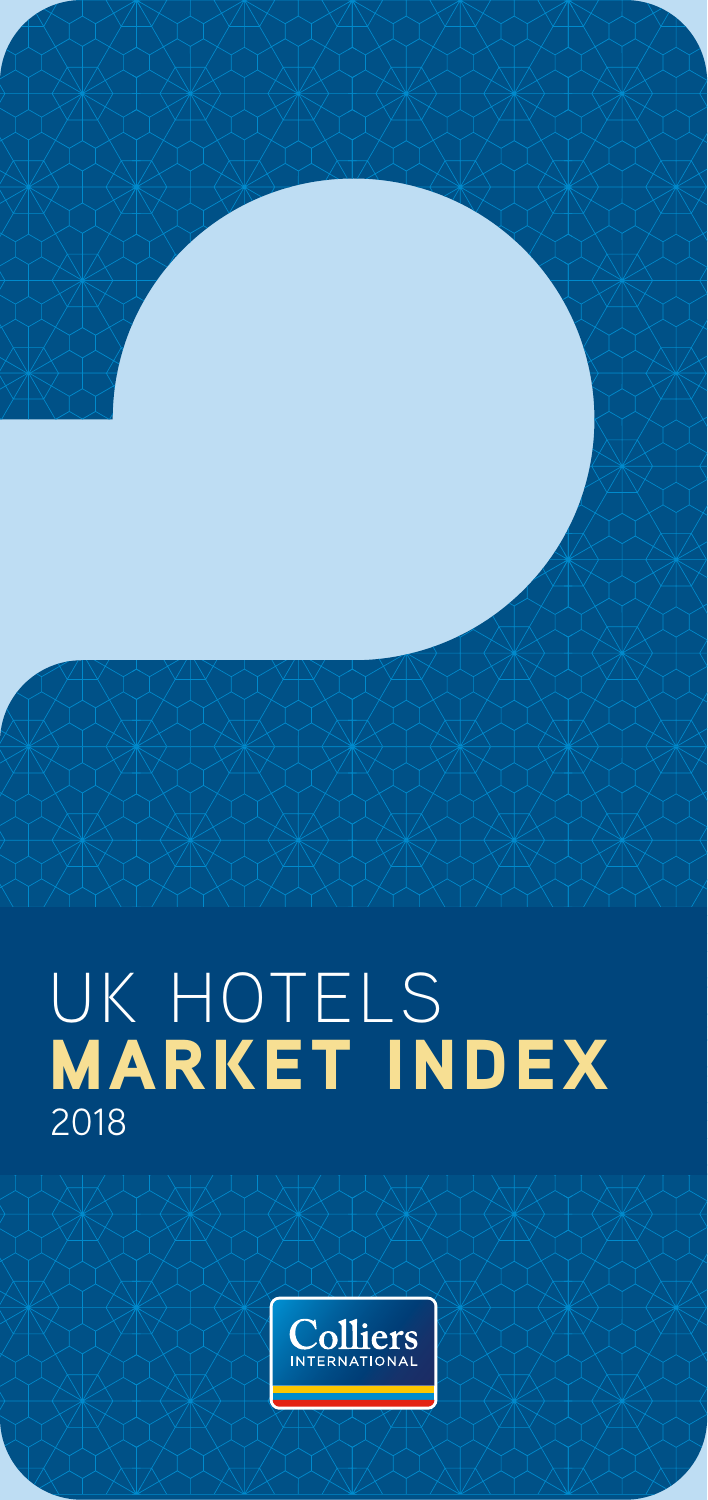## TOP 5 OCCUPANCY %

*The graph below shows the top 5 markets that recorded the highest Occupancy rates in 2017.*



## TOP 5 ADR

*Top 5 markets that showed the highest Average Daily Rates in 2017.*



#### TOP 5 RevPAR GROWTH (CAGR 2014-2017)

*Top 5 markets that have shown the most significant compound average annual growth in terms of RevPAR over the past four years. Some of these markets have grown significantly albeit from a low base.* 



## UK HOTEL MARKET INDEX 2018



| Top 10         | City           | <b>Colliers UK</b><br><b>Index 2018</b> | 2017<br><b>Index</b> | 2017<br>Ranking | <b>Change in</b><br>position |
|----------------|----------------|-----------------------------------------|----------------------|-----------------|------------------------------|
| 1              | Edinburgh      | 3.97                                    | 3.68                 | 5               | 40                           |
| $\overline{2}$ | <b>Bath</b>    | 3.90                                    | 3.56                 | 12              | 10 <sub>o</sub>              |
| 3              | <b>Belfast</b> | 3.78                                    | 3.44                 | 19              | $16\,$ $\Omega$              |
| 4              | Cambridge      | 3.68                                    | 3.66                 | 6               | 20                           |
| 5              | <b>Bristol</b> | 3.66                                    | 3.69                 | 4               | $-1$ $\circ$                 |
| 6              | Cardiff        | 3.63                                    | 3.60                 | 11              | 5 <sub>o</sub>               |
| $\overline{7}$ | Plymouth       | 3.60                                    | 3.50                 | 16              | 90                           |
| 8              | London         | 3.59                                    | 3.56                 | 12              | 40                           |
| 9              | Oxford         | 3.55                                    | 3.77                 | 3               | $-6$ $Q$                     |
| 10             | Glasgow        | 3.47                                    | 3.35                 | 23              | $13$ $\bullet$               |

## TOP 5 RISING STARS

*Top 5 rising markets in the index.* 

| æ<br>١m        | m<br>▌<br><u>Formulation</u><br>7777W<br>77773333<br><b>BEBBERG</b><br><b>BEBBERG</b> | I<br>⊞                    |
|----------------|---------------------------------------------------------------------------------------|---------------------------|
| Top 5          | <b>Market</b>                                                                         | <b>Change in Position</b> |
| 1              | <b>Belfast</b>                                                                        | 16                        |
| $\overline{2}$ | Glasgow                                                                               | 13                        |
| 3              | <b>Bath</b>                                                                           | 10                        |
| 4              | Plymouth                                                                              | 9                         |
|                | Hull                                                                                  | 9                         |

# ACTIVE PIPELINE

*Total number of rooms expected to enter the market over the next two years as a % of total existing room supply as at 31st December 2017.*

| <b>LONDON</b>     |       |       |       | 11,120 | 8.1% |
|-------------------|-------|-------|-------|--------|------|
| <b>EDINBURGH</b>  | 2,111 |       | 14.5% |        |      |
| <b>MANCHESTER</b> | 2,073 |       | 11.6% |        |      |
| <b>GLASGOW</b>    | 1.525 |       | 14.4% |        |      |
| <b>BELFAST</b>    | 1,352 | 33.9% |       |        |      |
| <b>LIVERPOOL</b>  | 1.170 | 14.3% |       |        |      |

## DEVELOPMENT/RevPAR INDEX

*The Development/RevPAR index is a combination of the land cost, build cost, 2017 Occupancy and 2017 ADR (Colliers Index). This index ranks the best markets with regards to hotel performance in relation to the costs of development.*

| <b>BELFAST</b>   |  |
|------------------|--|
| <b>EDINBURGH</b> |  |
| <b>BATH</b>      |  |
| <b>CARDIFF</b>   |  |
| <b>GLASGOW</b>   |  |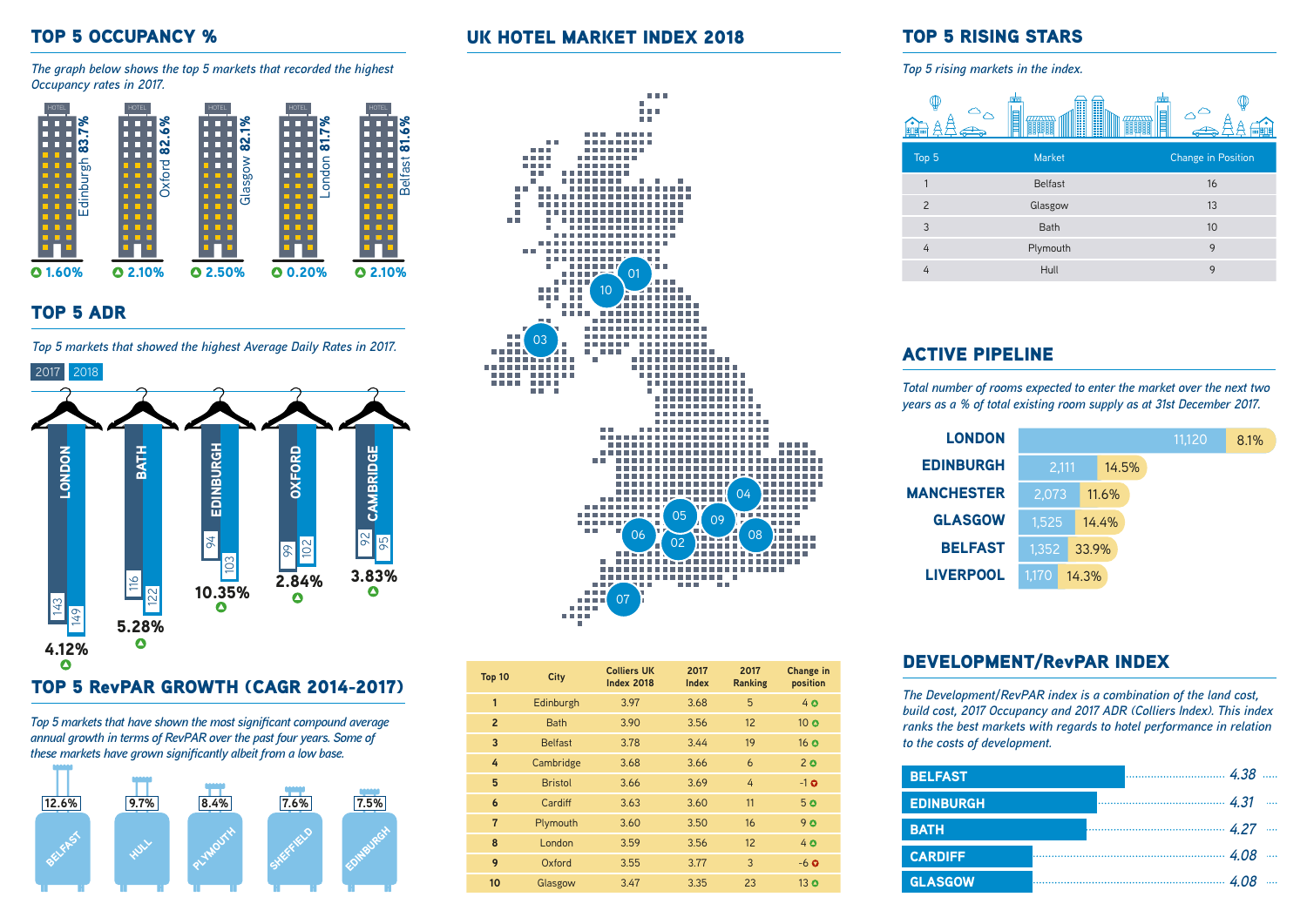# COLLIERS INTERNATIONAL UK HOTEL MARKET INDEX

**The UK Hotel Market Index (UKHMI) is an innovative market tracking index that analyses nine key performance indicators of 34 cities in the UK and consolidates these into a single ranking. The criteria considered are:**

» **GVA per capita**  » **Build Costs** » **Land Site Prices**  » **Active pipeline as a % of current supply** » **Market Appetite**  » **Valuation Exit yields**  » **Room Occupancy** » **Average Daily Rate**  » **Four year RevPAR Trend**

The above criteria are then weighted to give an overall weighted index figure scored on a scale of 1- 5 with 1 being the lowest and 5 the highest. By consolidating such varied criteria into a single figure we can see which markets are hot and which ones are not for both the acquisition of existing hotels but also the development of new properties.

We would like to thank all of those who have helped us with this research especially the team at STR Global and AM:PM without access to whose data this would not be possible.

# OUR OBSERVATIONS

Edinburgh has reached the top of the index, moving four places upwards from last year's edition, mainly due to strong occupancy levels and ADR growth in 2017, resulting in a 4-year upward RevPAR trend combined with constrained new supply. Bath ranks second moving ten places up, as a result of strong ADR performance, combined with a lower active pipeline. Belfast is positioned third, improving its ranking by a significant 16 spots. This can be attributed to the city's robust and positive 4-year RevPAR trend, together with relatively low land site prices. Manchester has fallen out of the top 10, having experienced minimal RevPAR growth in 2017, as well as a relatively large development pipeline and increasing land costs. London has climbed back into the top 10, mainly because of the capital city's recovery in ADR performance for 2017. London continues to be the largest market and in terms of RevPAR, it is still the top performing market.

Given that our index punishes high land costs, high construction costs, sluggish hotel growth in recent years and a strong active pipeline, some markets will rank lower than expected. Of course this is a general market index and site specific factors will lead to significant variances.

To obtain more information please contact:



Siddhika Shah **Consultant** Office: +44 20 7487 1831 siddhika.shah@colliers.com

\*Data provided by **AM:PM**